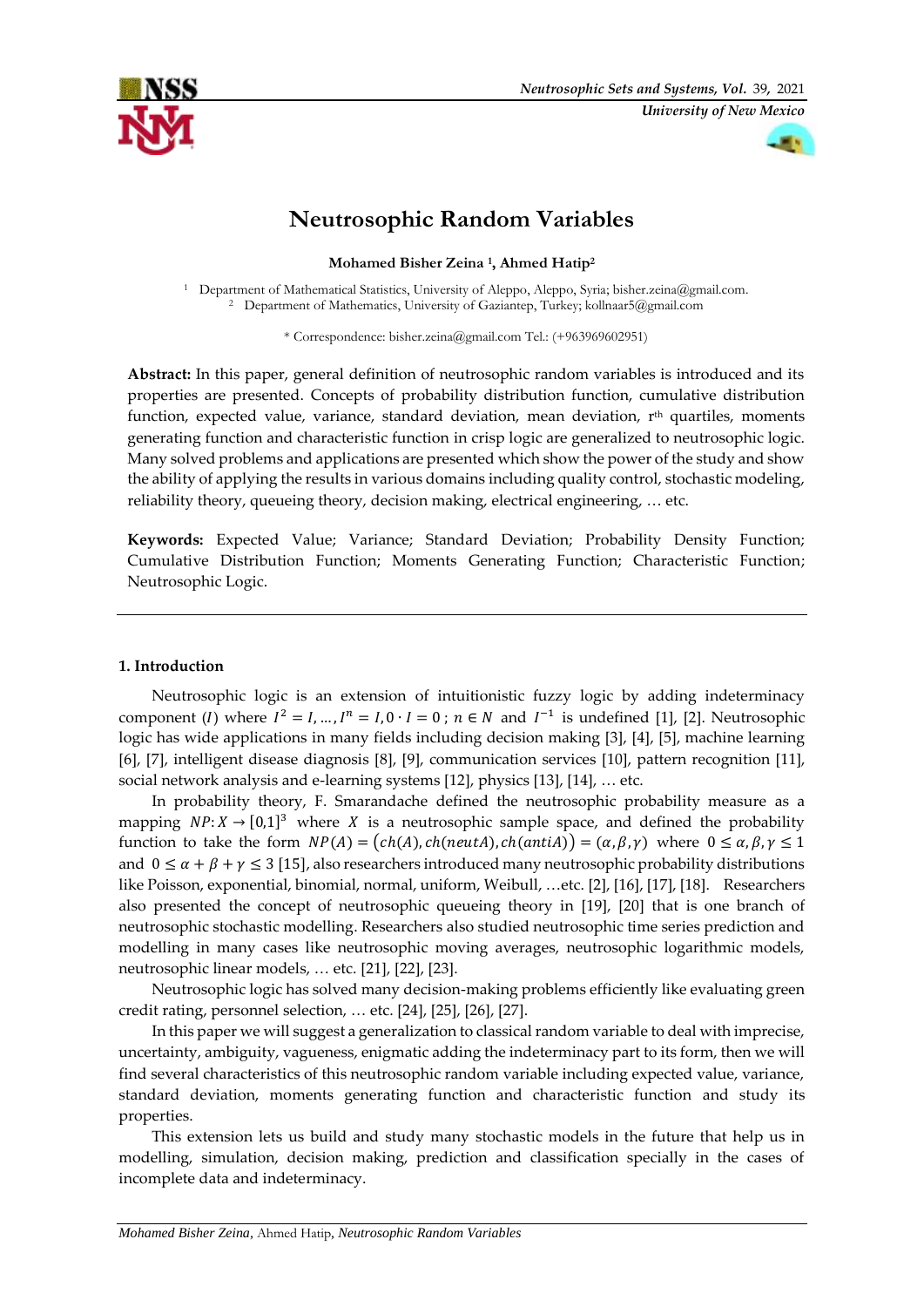#### **2. Terminologies**

We present here some basic definitions and axioms of neutrosophic logic and neutrosophic probability.

## **2.1 Some definitions**

**Definition 1 [28]:** Let  $X$  be a non-empty fixed set. A neutrosophic set  $A$  is an object having the form  $\{x, (\mu A(x), \delta A(x), \gamma A(x)) : x \in X\}$ , where  $\mu A(x)$ ,  $\delta A(x)$  and  $\gamma A(x)$  represent the degree of membership, the degree of indeterminacy , and the degree of non-membership respectively of each element  $x \in X$  to the set  $A$ .

**Definition 2** [29]: Let *K* be a field, the neutrosophic file generated by  $\langle K \cup I \rangle$  which is denoted by  $K(I) = \langle K \cup I \rangle$ .

**Definition 3 [2]:** Classical neutrosophic number has the form  $a + bI$  where a,b are real or complex numbers and I is the indeterminacy such that  $0 \cdot I = 0$  and  $I^2 = I$  which results that  $I^n =$  $I$  for all positive integers  $n$ .

**Definition 4 [15]:** The neutrosophic probability of event A occurrence is  $NP(A) =$  $(ch(A), ch(new(A), ch(anti(A))) = (T, I, F)$  where  $T, I, F$  are standard or nonstandard subsets of the nonstandard unitary interval ]<sup>-</sup>0,1<sup>+</sup>[...

Among this paper, we will denote probability density function by PDF, probability mass function by PMF, cumulative distribution function by CDF, moments generating function by MGF, characteristic function by CF.

#### **3. Neutrosophic Random Variables**

In *[15]* Smarandache defined the neutrosophic random variable that it is a variable that may have and indeterminate outcome, in the following definition we are going to represent this indeterminacy by mathematical formula, then we are going to find the properties of neutrosophic random variable.

#### **Definition 3.1: Neutrosophic Random Variable**

Consider the real valued crisp random variable  $X$  which is defined as follows:

$$
X\colon\Omega\to R
$$

Where  $\Omega$  is the events space. We define neutrosophic random variable  $X_N$  as the following:  $X_N$ :  $\Omega \to R(I)$ 

And:

$$
X_N = X + I
$$

Where  $I$  is indeterminacy.

#### **3.1: PDF and CDF of neutrosophic random variables**

Consider the neutrosophic random  $X_N = X + I$ , Where CDF of X is  $F_X(x) = P(X \le x)$  then:

$$
F_{X_N}(x) = F_X(x - I)
$$
  
(1)  

$$
f_{X_N}(x) = f_X(x - I)
$$
  
(2)

**Proof:**

$$
F_{X_N}(x) = P(X_N \le x) = P(X + I \le x) = P(X \le x - I) = F_X(x - I)
$$

By taking the derivative according to  $x$  we get:

$$
f_{X_N}(x) = \frac{dF_{X_N}(x)}{dx} = \frac{dF_X(x - I)}{dx} \cdot \frac{d(x - I)}{dx} = f_X(x - I)
$$

## **3.2: Expected value of neutrosophic random variable**

Consider the neutrosophic random variable  $X_N = X + I$ , we can find its expected value as follows:

$$
E(X_N) = E(X) + I \tag{3}
$$

**Proof:**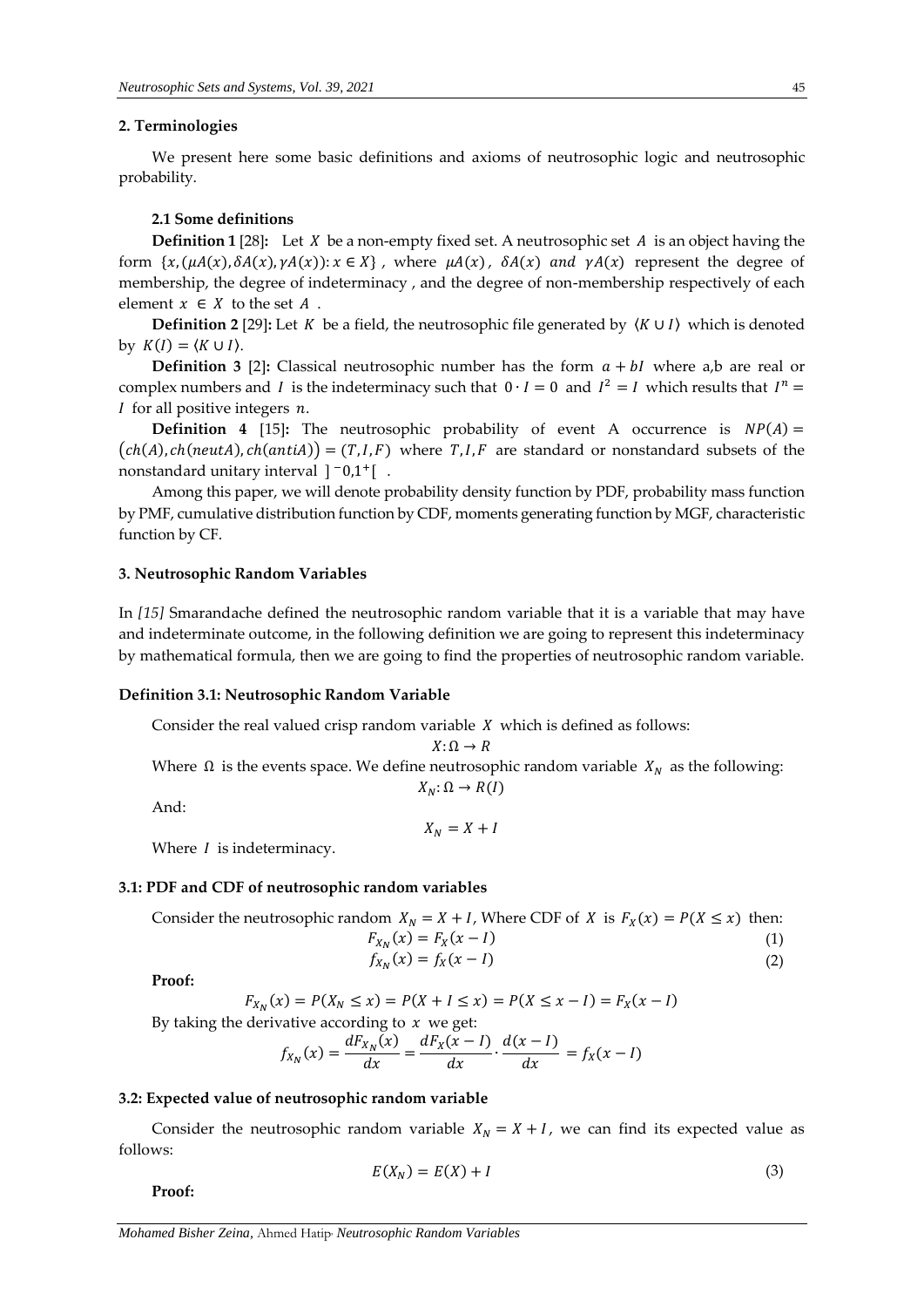If  $X$  is continuous then:

$$
E(X_N) = E(X + I) = \int_{x}^{X} (x + I)f(x)dx = \int_{x}^{X} xf(x)dx + I \int_{x}^{Y} f(x)dx = E(X) + I
$$

Where  $\int_x f(x) dx = 1$  because it is a pdf If  $X$  is discrete then:

$$
E(X_N) = E(X + I) = \sum_{x} (x + I)f(x) = \sum_{x} x f(x) + I \sum_{x} f(x) = E(X) + I
$$

**Properties of expected value of a neutrosophic random variable**

1.  $E(aX_N + b + cI) = aE(X_N) + b + cI$ ; a, b, c  $\in R$ **Proof:** straight forward.

2. If  $X_N$ ,  $Y_N$  are two neutrosophic random variables, then  $E(X_N \pm Y_N) = E(X_N) \pm E(Y_N)$ **Proof:** straight forward.

3.  $E[(a + bI)X_N] = E(aX_N + bIX_N) = E(aX_N) + E(bIX_N) = aE(X_N) + bIE(X_N)$ ;  $a, b \in R$ **Proof:** straight forward.

4.  $|E(X_N)| \le E|X_N|$ 

**Proof:**

If  $X$  is continuous:

$$
|E(X_N)| = \left| \int_x (x+I)f(x)dx \right| \le \int_x |(x+I)|f(x)dx = E|X_N|
$$

Where  $|f(x)| = f(x)$  because it is a PDF If  $X$  is discrete:

$$
|E(X_N)| = \left|\sum_{x} (x+I)f(x)\right| \le \sum_{x} |(x+I)|f(x) = E|X_N|
$$

#### **3.3: Variance of neutrosophic random variable**

Consider the neutrosophic random variable  $X_N = X + I$ , we can prove that its variance is equal to  $X$ 's variance, i.e.:

$$
V(X_N) = V(X) \tag{4}
$$

**Proof:**

Whatever is  $X_N$ , discrete or continuous we can write:

 $V(X_N) = E[X_N - E(X_N)]^2 = E[X + I - E(X) - I]^2 = E[X - E(X)]^2 = V(X)$ 

## **Example 3.1**

Let  $X$  be a random variable with probability density function given as follows:

$$
f_X(x) = 2x \, ; \, 0 \le x \le 1
$$

- (a) We will find PDF of  $X_N = X + I$  then proof that it's a density function (it's integral equals to one)
- (b) We will calculate the expected value of  $X_N$ .
- (c) We will calculate the variance of  $X_N$ .

**Solution:**

(a)

Using equation (1):

$$
f_{X_N}(x) = f_X(x - l) = 2(x - l); 0 \le x - l \le 1
$$
  

$$
f_{X_N}(x) = 2x - 2l; l \le x \le 1 + l
$$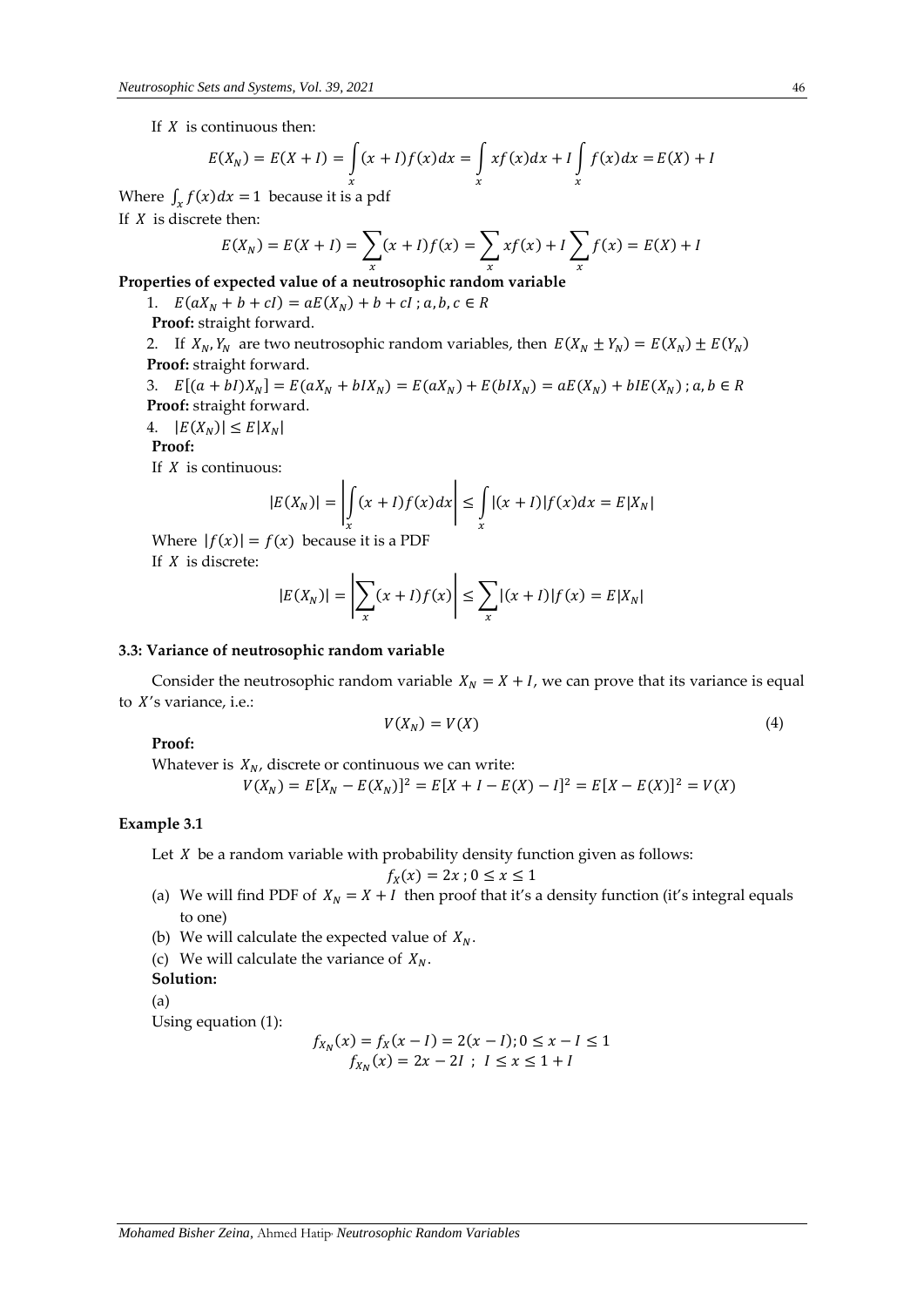

Let's prove that  $f_{X_N}(x)$  is a density function  $\int (2x-2I)dx = [x^2-2Ix]_I^{1+I} = (1+I)^2 - 2I(1+I) - I^2 + 2I^2 = 1 + 2I + I^2 - 2I - 2I^2 - I^2 + 2I^2$  $1+I$ I  $= 1 + 2I + I - 2I - 2I - I + 2I = 1$ 

(b) using equations  $(3)$ ,  $(4)$ :

$$
E(X_N) = E(X) + I = \int_0^1 2x^2 dx + I = \frac{2}{3} + I
$$

(c)

$$
V(X_N) = V(X) = \int_0^1 \left(x - \frac{2}{3}\right)^2 2x dx = \frac{1}{18}
$$

## **3.4: Mean deviation of neutrosophic random variable:**

The mean deviation of neutrosophic random variable denoted by  $M.D(X_N)$  is:

$$
M.D(XN) = M.D(X) = E|X - E(X)|
$$
\n(5)

**Proof:**

$$
M.D(XN) = E|XN - E(XN)| = E|X + I - E(X + I)| = E|X + I - E(X) - I| = M.D(X)
$$

## **3.5: The rth quartile of neutrosophic continuous random variable:**

The r<sup>th</sup> quartile of neutrosophic random variable denoted by  $Q_N^r$  is:

$$
\int_{-\infty}^{Q_N^r} f_{X_N}(x) dx = \frac{r}{4}; r = 1, 2, 3
$$
\n(6)

We call  $Q_N^1$ ,  $Q_N^2$  and  $Q_N^3$  the neutrosophic first, second and third quartiles respectively.

## **Example 3.2**

Let  $X_N$  be the neutrosophic random variable defined in example 3.1, let's calculate it's 3 quartiles.

## **Solution:**

We have

$$
f_{X_N}(x) = 2x - 2I \; ; \; I \le x \le 1 + I
$$

So, using equation (6):

$$
\int_{I}^{Q_N^r} (2x - 2I) dx = \frac{r}{4}; r = 1,2,3
$$

For  $r = 1$  we get: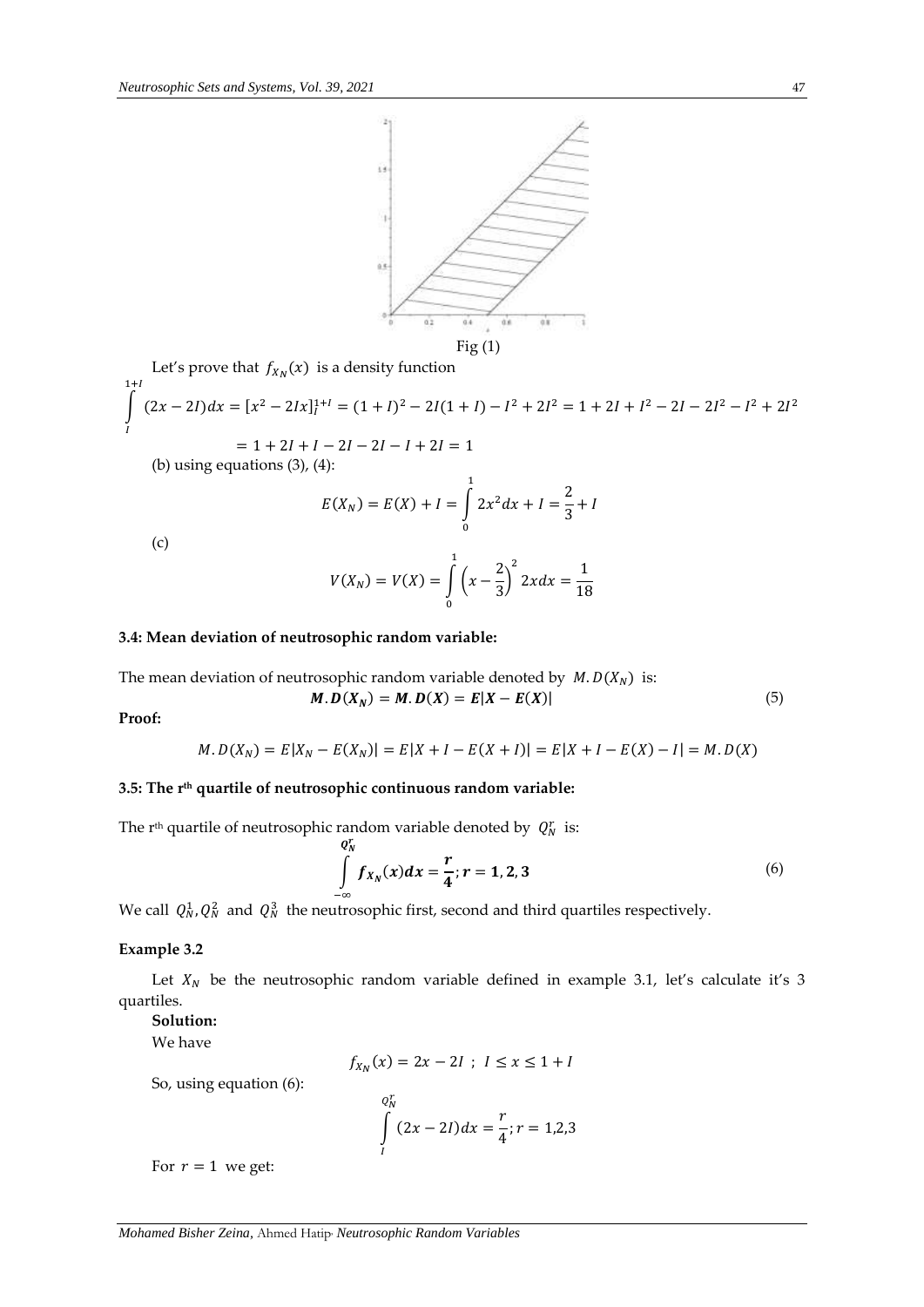$$
Q_N^1
$$
  
\n
$$
\int_I (2x - 2I) dx = \frac{1}{4}
$$
  
\n
$$
[x^2 - 2Ix]_I^{0_N^1} = \frac{1}{4}
$$
  
\n
$$
Q_N^{1^2} - 2IQ_N^1 - I^2 + 2I^2 = \frac{1}{4}
$$
  
\n
$$
Q_N^{1^2} - 2IQ_N^1 + I = \frac{1}{4}
$$

Solving the neutrosophic equation respect to  $\,Q_N^1\,$  we get:

 $\Delta$ 

$$
= b2 - 4ac = 4I - 4\left(I - \frac{1}{4}\right) = 4I - 4I + 1 = 1
$$

$$
(Q1N)1 = \frac{-b - \sqrt{\Delta}}{2a} = \frac{2I - 1}{2} = -\frac{1}{2} + I
$$

Rejected because  $I \le x \le 1 + I$ .

$$
(Q_N^1)_2 = \frac{-b + \sqrt{\Delta}}{2a} = \frac{2I + 1}{2} = \frac{1}{2} + I
$$

Accepted.

For  $r = 2$  we get:

$$
Q_N^{2^2} - 2IQ_N^2 + I = \frac{2}{4} = \frac{1}{2}
$$

Solving the neutrosophic equation respect to  $\,Q^2_N\,$  we get:

$$
\Delta = b^2 - 4ac = 4I - 4\left(I - \frac{1}{2}\right) = 4I - 4I + 2 = 2
$$

$$
(Q_N^2)_1 = \frac{-b - \sqrt{\Delta}}{2a} = \frac{2I - \sqrt{2}}{2} = -\frac{\sqrt{2}}{2} + I
$$

Rejected.

$$
(Q_N^2)_2 = \frac{-b + \sqrt{\Delta}}{2a} = \frac{2I + \sqrt{2}}{2} = \frac{\sqrt{2}}{2} + I
$$

Accepted.

For  $r = 3$  we get:

$$
Q_N^{3^2} - 2IQ_N^3 + I = \frac{3}{4}
$$

Solving the neutrosophic equation respect to  $Q_N^3$  we get:

$$
\Delta = b^2 - 4ac = 4I - 4\left(I - \frac{3}{2}\right) = 4I - 4I + 6 = 6
$$

$$
(Q_N^3)_1 = \frac{-b - \sqrt{\Delta}}{2a} = \frac{2I - \sqrt{6}}{2} = -\frac{\sqrt{6}}{2} + I
$$

Rejected.

$$
(Q_N^3)_2 = \frac{-b + \sqrt{\Delta}}{2a} = \frac{2I + \sqrt{6}}{2} = \frac{\sqrt{6}}{2} + I
$$

Accepted.

## **3.6: MGF of neutrosophic random variable**

Consider the neutrosophic random  $X_N = X + I$  then its MGF will be:  $M_{X_N}(t) = e^{tI} M_X$  $(t)$  (7)

**Proof:**

$$
M_{X_N}(t) = E(e^{tX_N}) = E(e^{t(X+t)}) = E(e^{tX}e^{tI}) = e^{tI}E(e^{tX}) = e^{tI}M_X(t)
$$

**Properties:**

1.  $M_{X_N}(0) = 1$ **Proof:** Straight forward. 2.  $\frac{dM_{X_N}(0)}{dt}$  $\frac{dX_N(x)}{dt} = E(X_N)$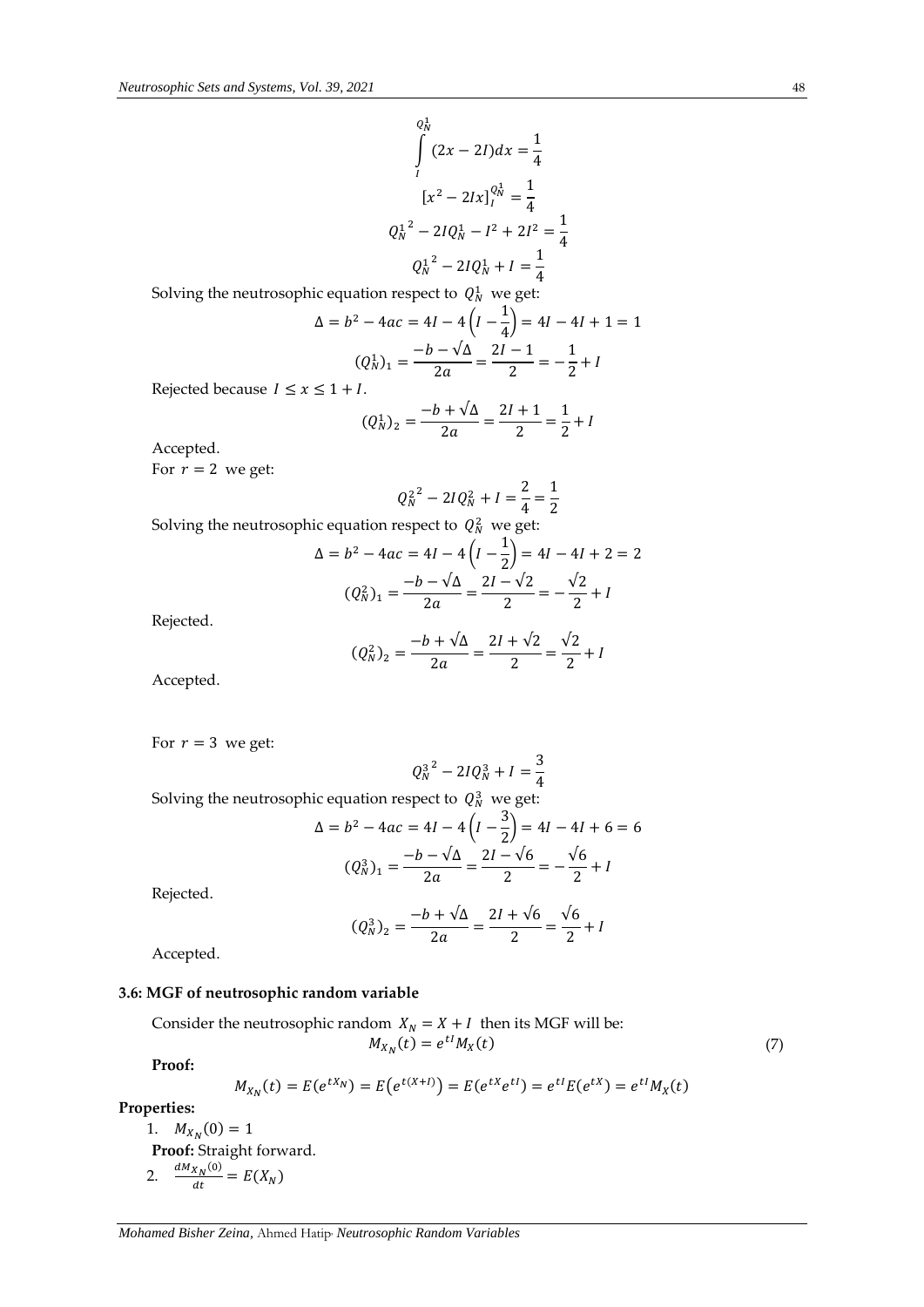## **Proof:**

$$
\frac{dM_{X_N}(t)}{dt}|_{t=0} = \frac{de^{tI}M_X(t)}{dt}|_{t=0} = \frac{de^{tI}}{dt}M_X(t)|_{t=0} + \frac{dM_X(t)}{dt}e^{tI}|_{t=0} = Ie^{tI}M_X(t)|_{t=0} + M'_X(t)e^{tI}|_{t=0}
$$
\n
$$
= IM_X(0) + M'_X(0) = I + E(X) = E(X_N)
$$
\n3. 
$$
\frac{d^mM_{X_N}(t)}{dt^n}|_{t=0} = E(X_N^n)
$$
\n**Proof:** Straight forward.  
\n4. If  $Y_N = (a + bI)X_N + c + dI$  then  $M_{Y_N}(t) = e^{(c+dl)t}e^{t(a+b)I}M_X((a+bI)t)$   
\n**Proof:**  
\n $M_{Y_N}(t) = E(e^{tY_N}) = E(e^{t[(a+bI)X_N + c + dl]}) = E(e^{t(a+bI)(X+I)}e^{(c+dI)t}) = e^{(c+dl)t}E(e^{t(a+bI)(X+I)})$   
\n
$$
= e^{(c+dl)t}E(e^{t(aX+aI+bIX+bI^2)}) = e^{(c+dl)t}e^{t(a+b)I}E(e^{t(a+bI)X})
$$
  
\n
$$
= e^{(c+dl)t}e^{t(a+b)I}M_X((a+bI)t)
$$
  
\n**Theorem 3.5 CF of Neutrosophic Random Variable**  
\nConsider the neutrosophic random  $X_N = X + I$  then its CF will be:  
\n $\varphi_{X_N}(t) = e^{itI}\varphi_X(t)$ ;  $i = \sqrt{-1}$  (8)

**Proof:**

$$
\varphi_{X_N}(t) = E(e^{itX_N}) = E(e^{it(X+t)}) = E(e^{itX}e^{itI}) = e^{itI}E(e^{itX}) = e^{itI}\varphi_X(t)
$$

**Properties**:

1.  $\varphi_{X_N}(0) = 1$ 

**Proof:** Straight forward.

2.  $|\varphi_{X_N}(t)| \leq 1$ , which means that CF always exists.

**Proof:**

$$
|\varphi_{X_N}(t)| = |E(e^{itX_N})| \le E|e^{itX_N}| = E|\cos tX_N + \sin tX_N| = E|1| = 1
$$

3. 
$$
\frac{d\varphi_{X_N}(t)}{dt}\big|_{t=0} = iE(X_N)
$$

**Proof:**

$$
\frac{d\varphi_{X_N}(t)}{dt}\Big|_{t=0} = \frac{de^{itI}\varphi_X(t)}{dt}\Big|_{t=0} = \frac{de^{itI}}{dt}\varphi_X(t)\Big|_{t=0} + \frac{d\varphi_X(t)}{dt}e^{itI}\Big|_{t=0}
$$
\n
$$
= iIe^{itI}\varphi_X(t)\Big|_{t=0} + \varphi'_X(t)e^{itI}\Big|_{t=0} = iI\varphi_X(0) + \varphi'_X(0) = iI + iE(X) = i(I + E(X))
$$
\n
$$
= iE(X_N)
$$
\n4. 
$$
\frac{d^n\varphi_{X_N}(t)}{dt^n}\Big|_{t=0} = i^nE(X_N^n)
$$

**Proof:** Straight forward.

5.  $\varphi_{X_N}(t) = M_{X_N}(it)$ 

**Proof:** Straight forward.

# **Example 3.3**

Let  $X_N$  be the neutrosophic random variable defined in example 3.1 and let's find:

- (a)  $M_{X_N}(t)$ .
- (b)  $E(X_N)$  Depending on properties of  $M_{X_N}(t)$
- (c) Conclude  $\varphi_{X_N}(t)$  formula.

**Solution**

(a) Using equation (7):

 $M_{X_N}(t) = e^{t} M_X(t)$ 

But:

$$
M_X(t) = \int\limits_0^1 e^{tx} 2x dx = \frac{2(te^t - e^t + 1)}{t^2}
$$

So:

$$
M_{X_N}(t) = e^{tI} \frac{2(te^t - e^t + 1)}{t^2} = 2 \frac{te^{t(1+l)} - e^{t(1+l)} + e^{tI}}{t^2}
$$

(b) Using proved properties of  $M_{X_N}(t)$  we get: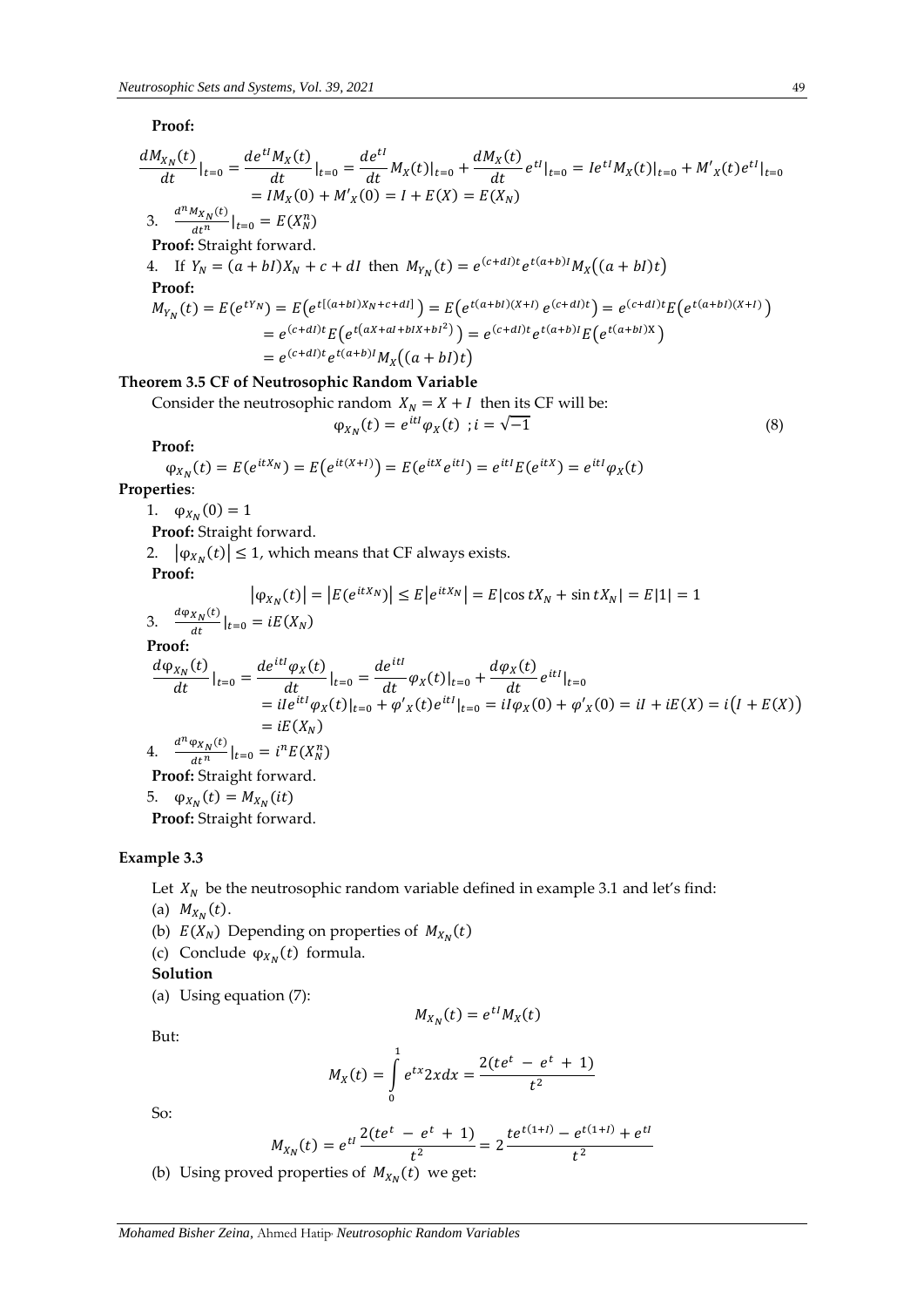$$
M'_{X_N}(t) = 2 \frac{t^2 (e^{t(1+l)} + (1+l)e^{t(1+l)}t - (1+l)e^{t(1+l)} + Ie^{tI}) - 2t (te^{t(1+l)} - e^{t(1+l)} + e^{tI})}{t^4}
$$
  
\n
$$
= 2 \frac{t (e^{t(1+l)} + (1+l)e^{t(1+l)}t - (1+l)e^{t(1+l)} + Ie^{tI}) - 2(te^{t(1+l)} - e^{t(1+l)} + e^{tI})}{t^3}
$$
  
\n
$$
= 2 \frac{te^{t(1+l)} + (1+l)e^{t(1+l)}t^2 - (1+l)t e^{t(1+l)} + Ite^{tI} - 2te^{t(1+l)} + 2e^{t(1+l)} - 2e^{tI}}{t^3}
$$
  
\n
$$
M'_{X_N}(0) = \frac{2}{3} + I = E(X_N)
$$
  
\n(c) Using the proved property that  $\varphi_{X_N}(t) = M_{X_N}(it)$  we get:  
\n
$$
\varphi_{X_N}(t) = M_{X_N}(it) = 2 \frac{ite^{it(1+l)} - e^{it(1+l)} + e^{itI}}{-t^2}
$$

#### **4. Applications and Future Research Directions**

The results that are presented in this paper can be applied to define several concepts in neutrosophic probability theory that are not defined and not studied yet including stochastic processes, reliability theory models, quality control techniques, …etc. where all depend on the concept of neutrosophic random variables and it's properties. Also, these results can be applied in stochastic modelling and random numbers generating which is very important in simulation of probabilistic models.

We are looking forward to study the properties of neutrosophic probability distributions like Pareto, Gaussian, Gamma, Beta, ... etc. when the distribution of random variables changes to  $X_N =$  $X + I$  i.e., when the random variable contains an indeterminant part so we can model and simulate many stochastic problems including arrivals and departures to services stations, lifetimes of units in manufacturing systems, loss models, …etc.

#### **5. Conclusions**

In this research, we firstly obtained a general definition of neutrosophic random variables, concepts of probability distribution function and cumulative distribution function. We focused on the neutrosophic representation and proved some properties. In addition, we showed the ability of applying the results in various domains including quality control, stochastic modeling, reliability theory, queueing theory, electrical engineering, …etc.

**Funding:** "This research received no external funding."

**Acknowledgments:** In this section you can acknowledge any support given which is not covered by the author contribution or funding sections. This may include administrative and technical support, or donations in kind (e.g., materials used for experiments).

**Conflicts of Interest:** "The authors declare no conflict of interest."

## **References**

- [1] W. B. V. Kandasamy and F. Smarandache, Neutrosophic Rings, Hexis, Phoenix, Arizona: Infinite Study, 2006.
- [2] F. Smarandache, Introduction to Neutrosophic Statistics, USA: Sitech & Education Publishing, 2014.
- [3] A. Salama, A. Sharaf Al-Din, I. Abu Al-Qasim, R. Alhabib and M. Badran, "Introduction to Decision Making for Neutrosophic Environment "Study on the Suez Canal Port, Egypt"," *Neutrosophic Sets and Systems,* vol. 35, pp. 22-44, 2020.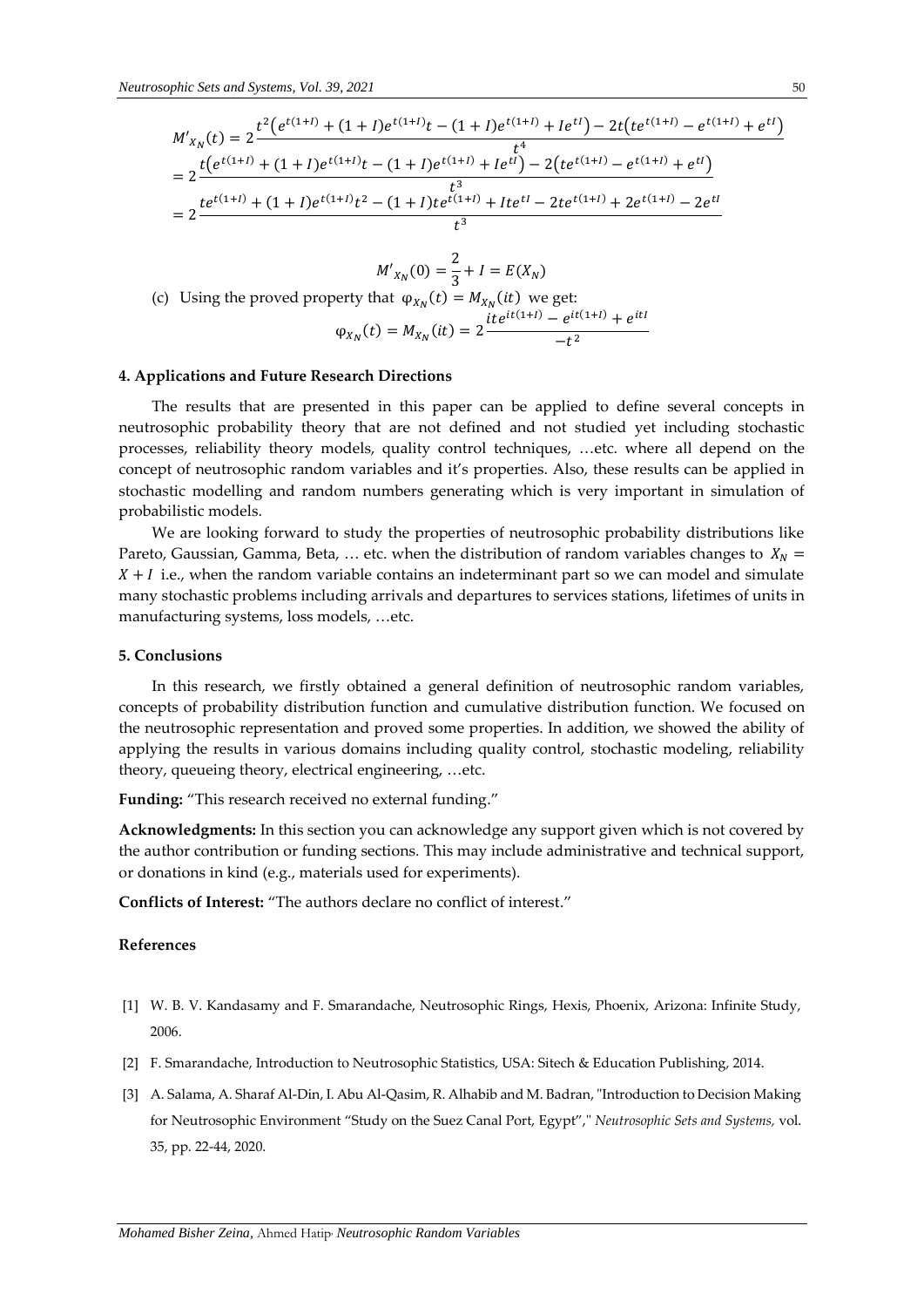- [4] H. Kamaci, "Neutrosophic Cubic Hamacher Aggregation Operators and Their Applications in Decision Making," *Neutrosophic Sets and Systems,* vol. 33, pp. 234-255, 2020.
- [5] N. Olgun and A. Hatip, "The Effect Of The Neutrosophic Logic On The Decision Making," in *Quadruple Neutrosophic Theory And Applications*, Belgium, EU, Pons Editions Brussels, 2020, pp. 238-253.
- [6] J. Anuradha and V. S, "Neutrosophic Fuzzy Hierarchical Clustering for Dengue Analysis in Sri Lanka," *Neutrosophic Sets and Systems,* vol. 31, pp. 179-199, 2020.
- [7] R. Sahin, " Neutrosophic Hierarchical Clustering Algoritms," *Neutrosophic Sets and Systems,* vol. 2, pp. 19- 24, 2014.
- [8] G. Shahzadi, M. Akram and A. B. Saeid, "An Application of Single-Valued Neutrosophic Sets in Medical Diagnosis," *Neutrosophic Sets and Systems,* vol. 18, pp. 80-88, 2017.
- [9] O. A. Ejaita and P. Asagba , " An Improved Framework for Diagnosing Confusable Diseases Using Neutrosophic Based Neural Network," *Neutrosophic Sets and Systems,* vol. 16, pp. 28-34, 2017.
- [10] A. Chakraborty, B. Banik, S. P. Mondal and S. Alam, " Arithmetic and Geometric Operators of Pentagonal Neutrosophic Number and its Application in Mobile Communication Service Based MCGDM Problem," *Neutrosophic Sets and Systems,* vol. 32, pp. 61-79, 2020.
- [11] M. Sahin, N. Olgun, V. Uluçay, A. Kargın and F. Smarandache, "A New Similarity Measure Based on Falsity Value between Single Valued Neutrosophic Sets Based on the Centroid Points of Transformed Single Valued Neutrosophic Numbers with Applications to Pattern Recognition," *Neutrosophic Sets and Systems,* vol. 15, pp. 31-48, 2017.
- [12] M. M. Lotfy, S. ELhafeez, M. Eisa and A. A. Salama, "Review of Recommender Systems Algorithms Utilized in Social Networks based e-Learning Systems & Neutrosophic System," *Neutrosophic Sets and Systems,* vol. 8, pp. 32-41, 2015.
- [13] F. Yuhua, "Neutrosophic Examples in Physics," *Neutrosophic Sets and Systems,* vol. 1, pp. 26-33, 2013.
- [14] F. Yuhua, "Examples of Neutrosophic Probability in Physics," *Neutrosophic Sets and Systems,* vol. 7, pp. 32- 33, 2015.
- [15] F. Smarandache, Introduction to Neutrosophic Measure, Neutrosophic Integral and Neutrosophic Probability, Craiova, Romania: Sitech - Education, 2013.
- [16] R. Alhabib, M. M. Ranna, H. Farah and A. Salama, "Some Neutrosophic Probability Distributions," *Neutrosophic Sets and Systems,* vol. 22, pp. 30-38, 2018.
- [17] K. Hamza Alhasan and F. Smarandache, "Neutrosophic Weibull distribution and Neutrosophic Family Weibull Distribution," *Neutrosophic Sets and Systems,* vol. 28, pp. 191-199, 2019.
- [18] S. K. Patro and F. Smarandache, "THE NEUTROSOPHIC STATISTICAL DISTRIBUTION, MORE PROBLEMS, MORE SOLUTIONS," *Neutrosophic Sets and Systems,* vol. 12, pp. 73-79, 2016.
- [19] M. B. Zeina, "Neutrosophic Event-Based Queueing Model," *International Journal of Neutrosophic Science,* vol. 6, no. 1, pp. 48-55, 2020.
- [20] M. B. Zeina, "Erlang Service Queueing Model with Neutrosophic Parameters," *International Journal of Neutrosophic Science,* vol. 6, no. 2, pp. 106-112, 2020.